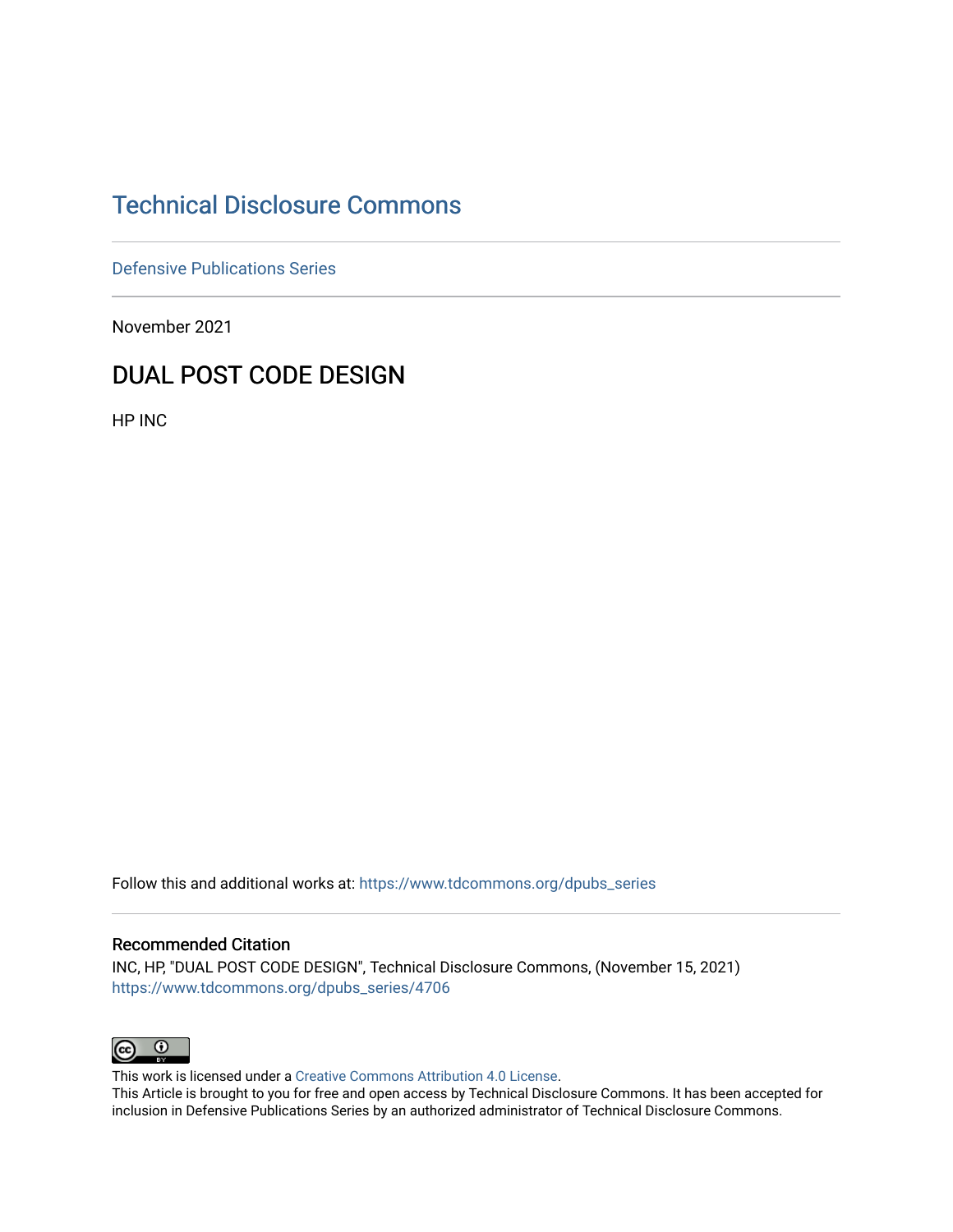# *DUAL POST CODE DESIGN*

## **BACKGROUND**

Modern PC will disable any debug IO interface when production to avoid hacker attacks. The existing way used for BIOS debugging is using two-byte non-volatile memory to record POST (Power On Self-Test) code for identifying high level BIOS driver error. However, this debug method can't help first triage the issue when bringing up from customer side.

For helping to shorten the debugging period and save the service cost, we introduce the dual post code design idea.

### **PROBLEM DEFINITION**

Under the framework of UEFI Firmware Report Status Code that used for identifying system firmware Process Code/Error Code/Debug Code, we set one variable of BIOS POST CODE for issue analyzing and debugging. But it can only spot which driver was launched, started, and recorded in non-volatile memory. If failed to capture the needed logs at the first place, it's wasting time for reproducing issue.

### **ABSTRACT**

### *[CONCEPTS]*

- Individual BIOS driver owns two variables:
	- 1. **BIOS Driver POST CODE** –

unique code to identify driver type (PEI/DXE/SMM) and driver ID.

### 2. **Driver Behavior Bit-Map POST CODE** –

64-bit for recording driver function execution behavior status. This variable length is 64-bit. It can be extended to 128 bits for future.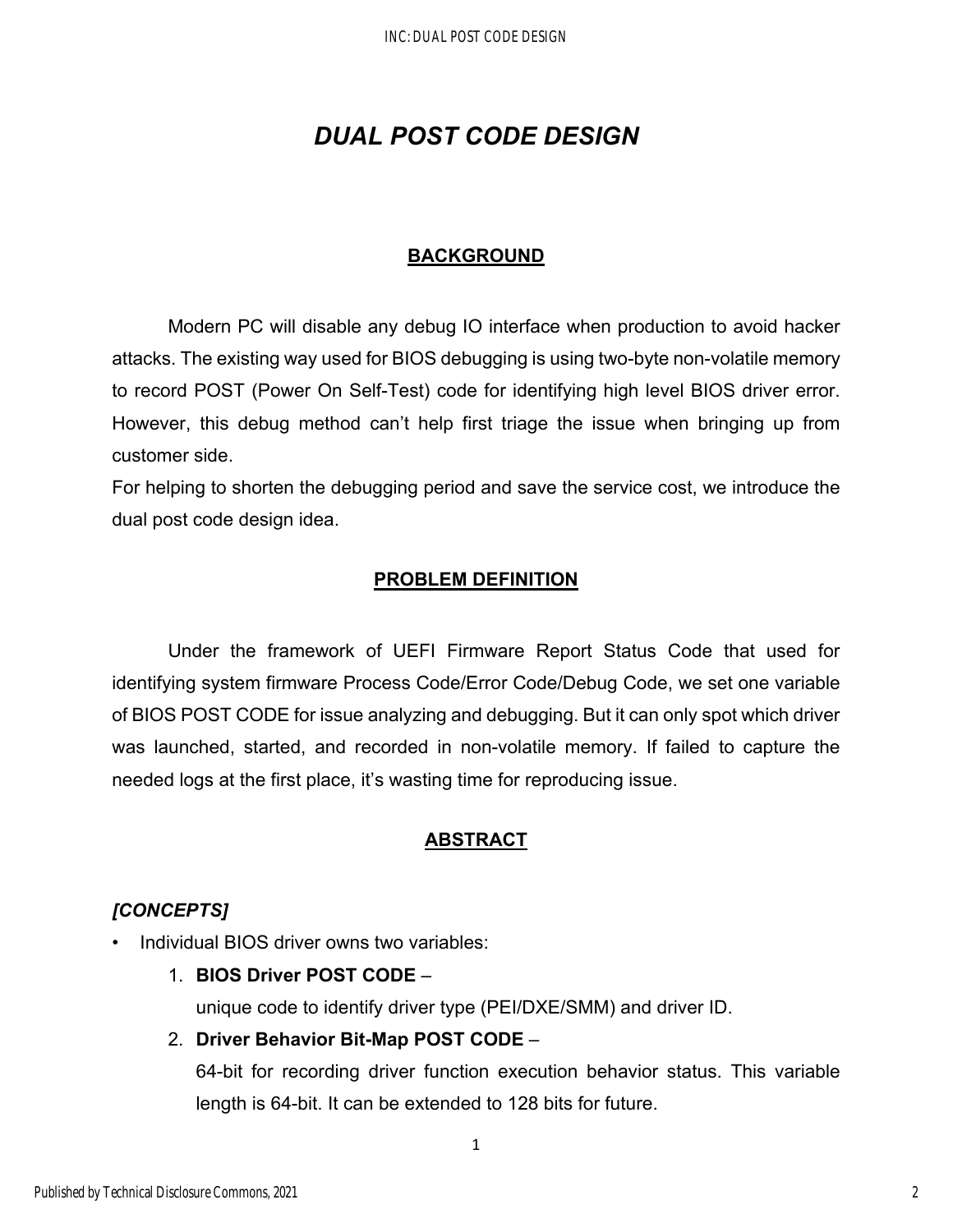BIOS Driver POST CODE and Driver Behavior Bit-Map POST CODE will be recorded in non-volatile memory, like CMOS...

- One new PEI driver, one new DXE driver, and one new SMM driver will provide new interface. This interface can collect the sequence drivers POST CODE behavior and record in volatile memory.
- System BIOS can output drivers POST CODE serial log by specific hotkey and process when system hanging up, and trigger or output drivers POST CODE serial log by control policy when the system happens exception.

# *[BENEFITS]*

- Support directly debugs in production config, no need to rebuild the debug BIOS bootleg.
- Provide serial logging of individual driver POST CODE for analyzing and debugging issue in first triage on customer's end.
- Software solution. No HW cost adder.
- Crossly support on OS ecosystem.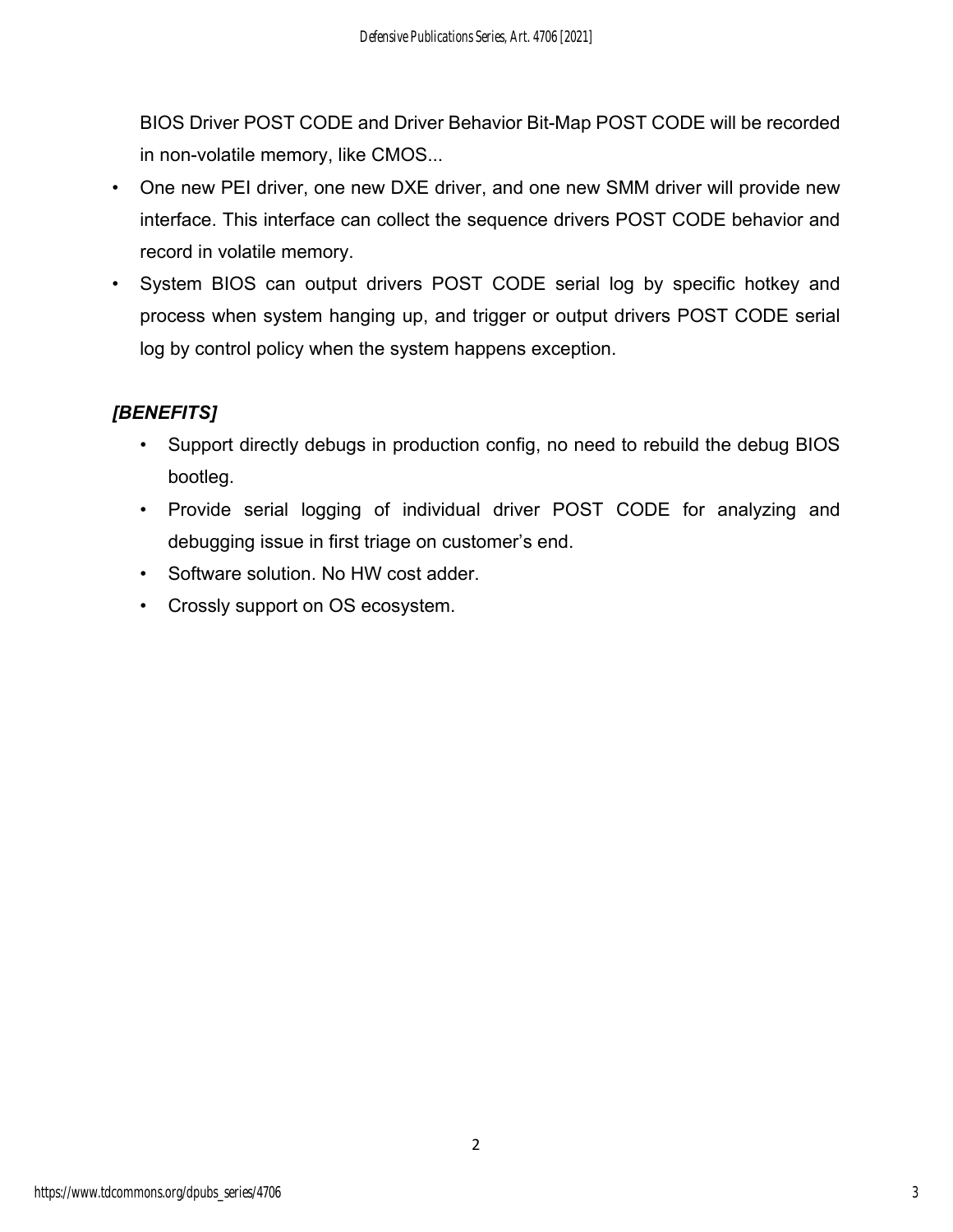#### **BLOCK DIAGRAM**

- Individual BIOS driver owns two variables
	- **BIOS Driver POST CODE** (32-bit length) is a fixed value and pre-defined unique value to identify which BIOS driver was triggered. The BIOS POST CODE follows UEFI Status Code architecture to defines BIOS driver of function code entry. The BIOS Driver POST CODE will be set to zero when system firmware triggering exist-boot service callback event and hand over control to OS.
	- New variable of **Driver Behavior Bit-Map POST CODE** (64-bit length) is a dynamic variable to record driver execution behavior (which BIOS driver of function entry and exist status). This variable will be separated to two partitions. The Bit  $0 \sim$  Bit 31 is the individual function entry status. When individual function(0,1,2,…N) entry launching, the Bit x will be set. The rest Bit  $32 \sim$  Bit 63 is individual function existing status. When individual function( $0,1,2,...N$ ) completed the existence, the Bit ( $32+x$ ) will be set.



3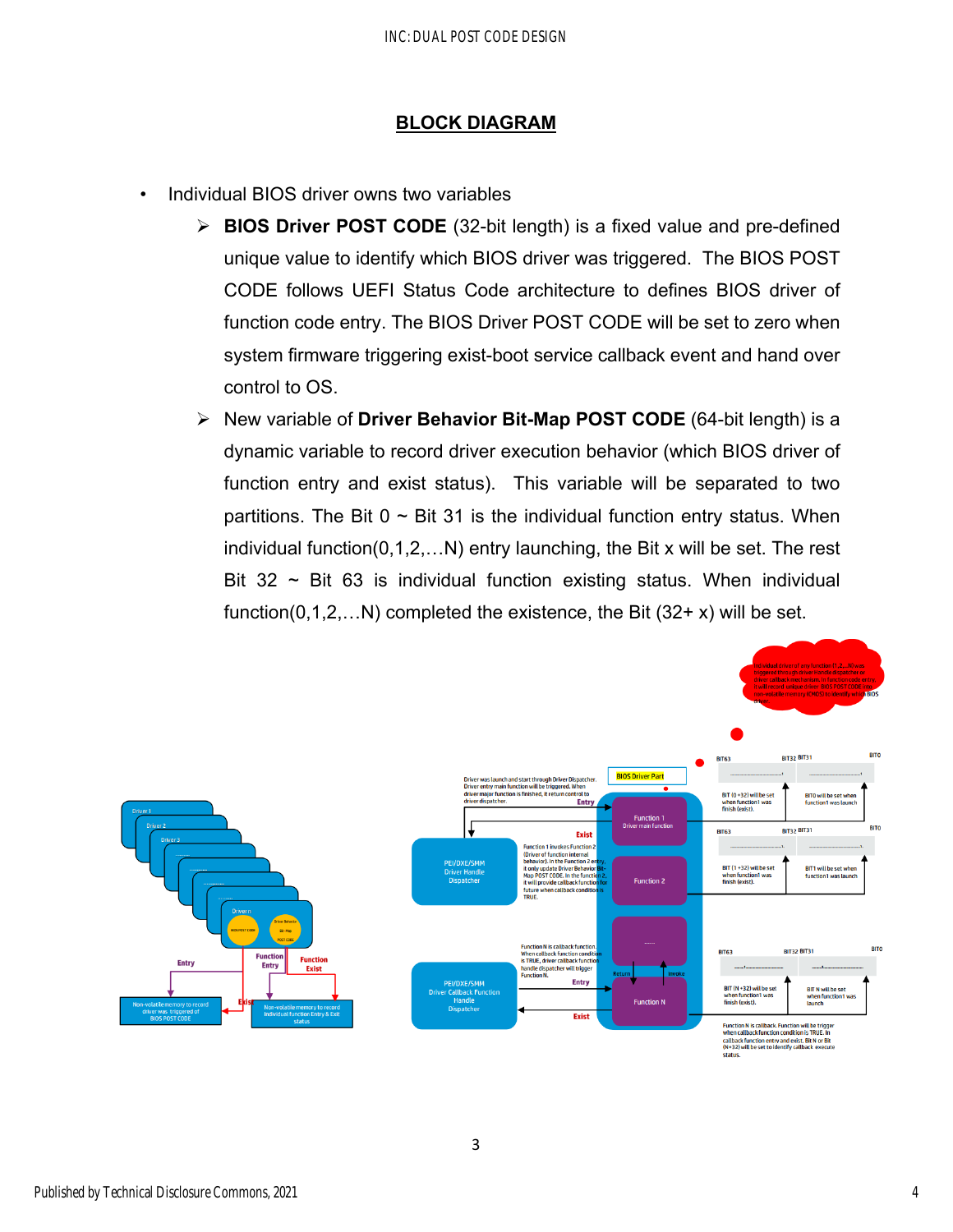## **POST CODE LOGGING BLOCK DIAGRAM**

## **WHEN SYSTEM HAPPENS EXCEPTIONS**

- New BIOS PEI, DXE, and SMM drivers will provide an interface (function) and allocate memory. The interface is sequence-collected various BIOS Driver POST CODE and Driver Behavior Bit-Map POST CODE through individual BIOS driver actively invoke the interface and report POST CODE.
- In PEI, DXE, SMM phase entry, system BIOS will initiate CPU exception handler. When CPU happens exception, the CPU exception handler will get sequence serial POST CODE logs and output it through bidirectional flow control IO Port. Like RS232... CPU exception handler also save serial POST CODE log into the non-volatile memory.



4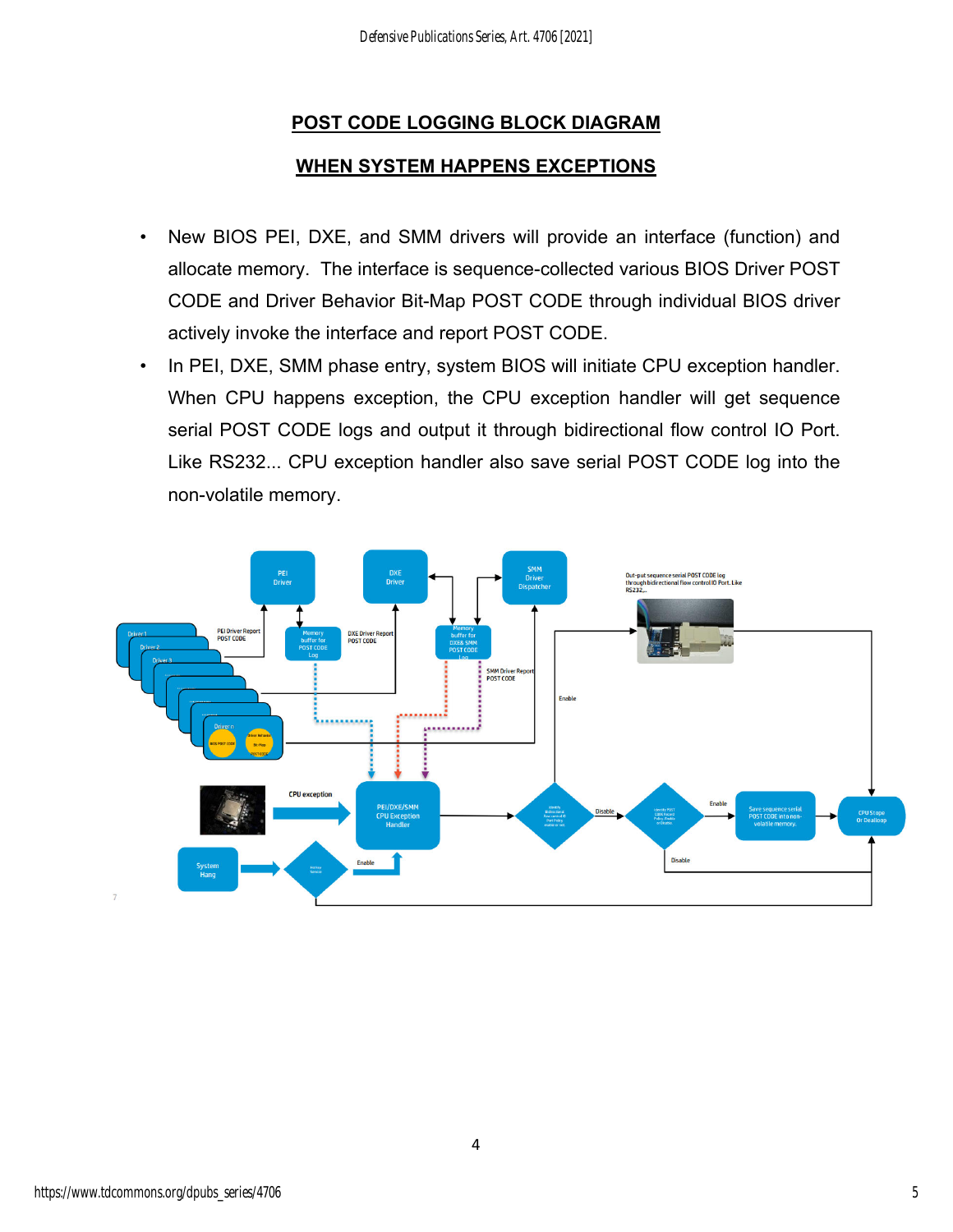#### INC: DUAL POST CODE DESIGN

## **BYTE FORMAT FOR THE CONTROL POLICY & STATUS**



• One byte used for managing Dual POST CODE Control Policy and Status

- $\triangleright$  BIT 0 ~ BIT 3: Status
	- BIT 0 Identify previous POST (Boot) error that system firmware (BIOS) doesn't success to hand over control from BIOS to OS.
- $\triangleright$  BIT 4 ~ BIT 8: Control Policy
	- BIT 4 Bidirectional flow control IO Port policy control (Enable/Disable)
	- BIT 5 POST CODE Log record policy (Enable/Disable)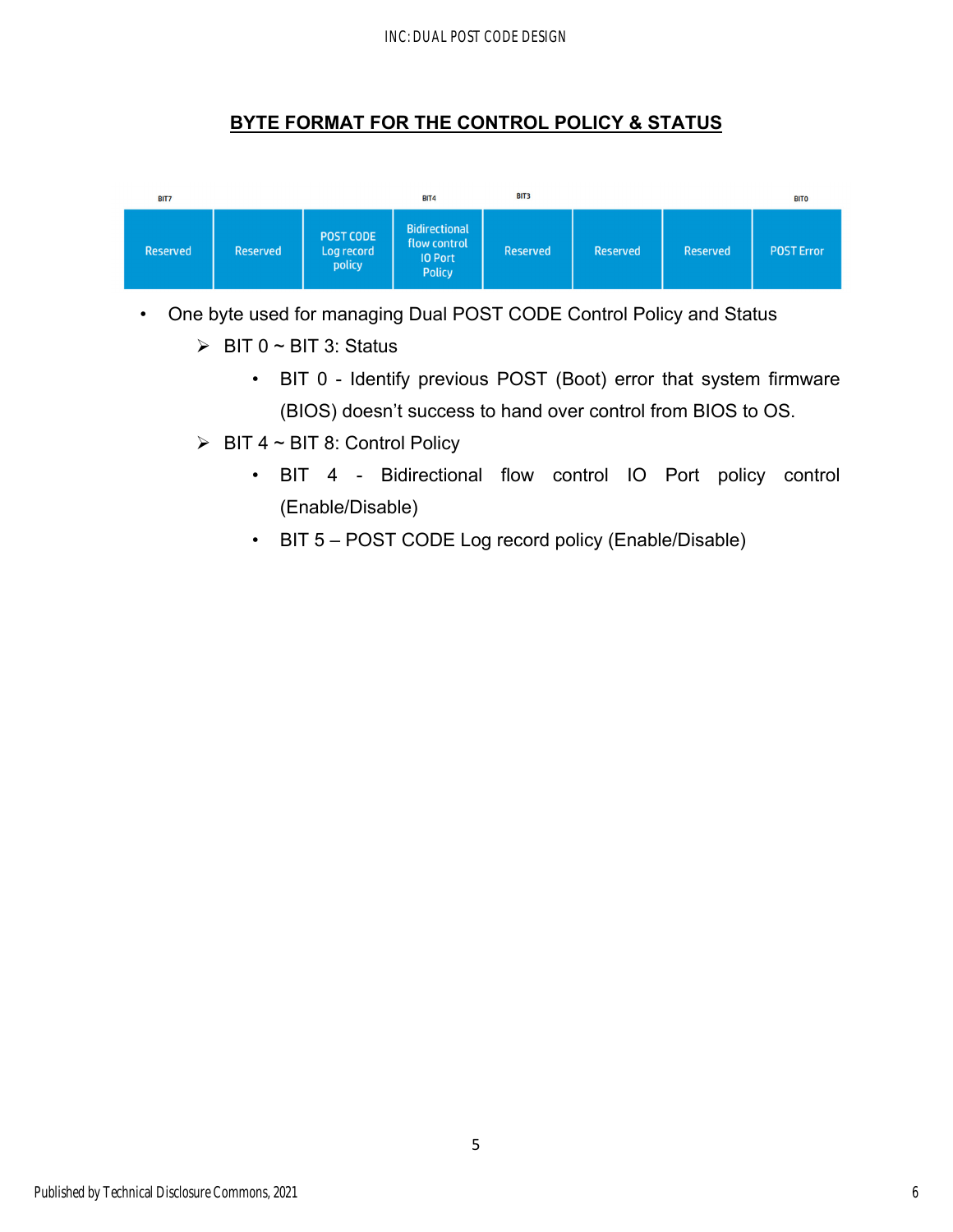# **NORMAL BOOT FLOW**



BIOS Driver POST CODE and Driver Behavior Bit-Map POST CODE Update flow.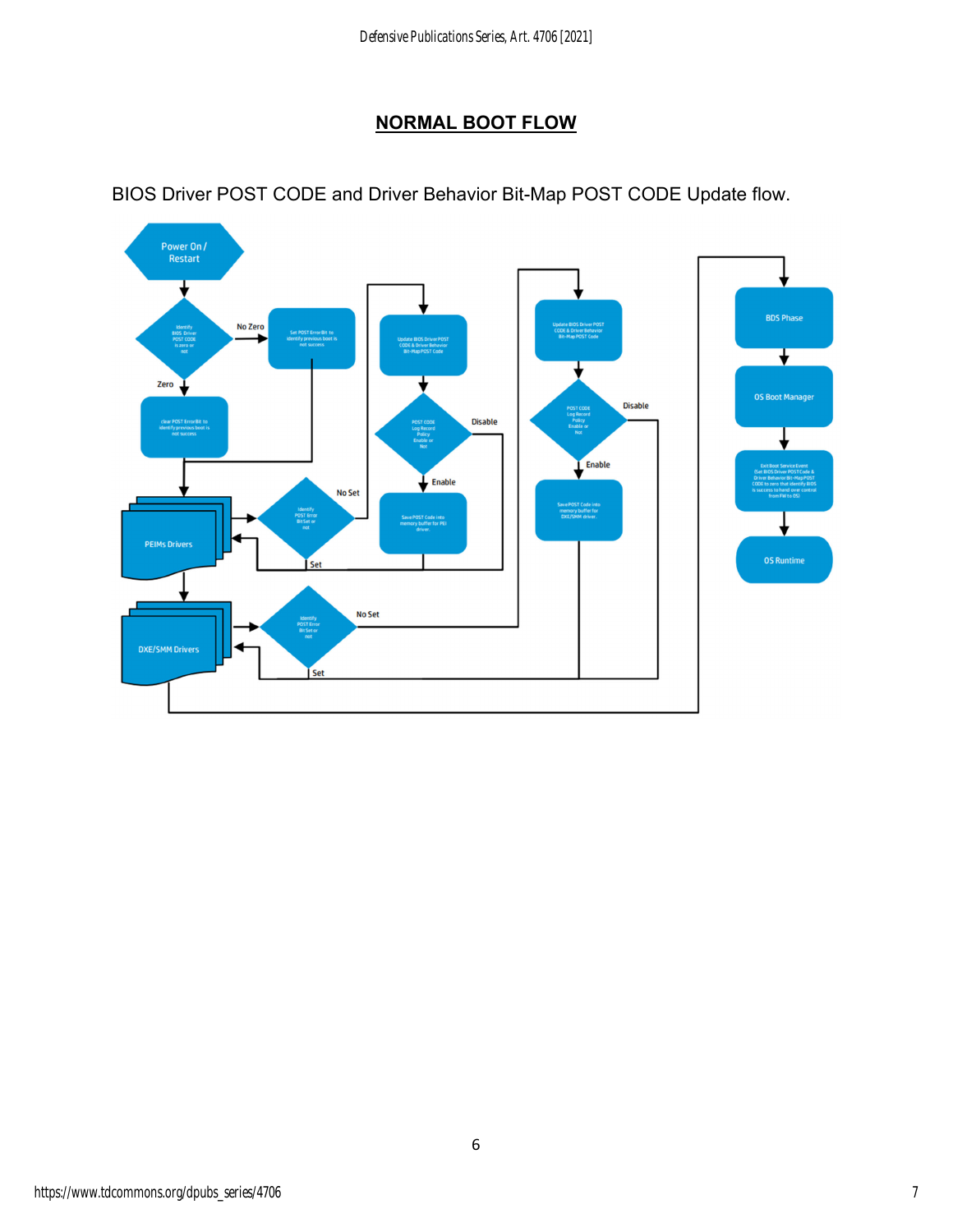#### INC: DUAL POST CODE DESIGN

## **PEI/DXE/SMM CALLBACK MECHANISM FLOW**



Step 1 - System power on and hand over the control to Drivers Dispatch

Step 2 - Individual drivers will be launched & started through Driver Dispatcher

Step 3 – Individual driver will trigger the callback of Dispatch Handler when PEI driver providing the interface through PeiInstallPpi, DXE driver providing interface through InstallProtocolInterface, DXE driver trigger the event callback function through Signal Event, or DXE driver register the timer event callback function through Set Timer & Create Event.

Step 4 – Individual driver entry function is completed and hand over the control to PEI/DXE/SMM Dispatcher.

Step 5 – Launch the callback function of Dispatch handler to check callback function queue. Any individual callback function conditions are TRUE or not.

Step 6 – When the condition is TRUE, callback function will be executed. And update BIOS driver POST CODE & Driver Behavior Bit-Map POST CODE.

Step 7 - Callback Dispatch handler finished and hand over the control to PEI/DXE/SMM drivers Launch Dispatch.

7

*Step 2 ~ Step 7 is repeated until all PEI/DXE/SMM drivers launch & start.*